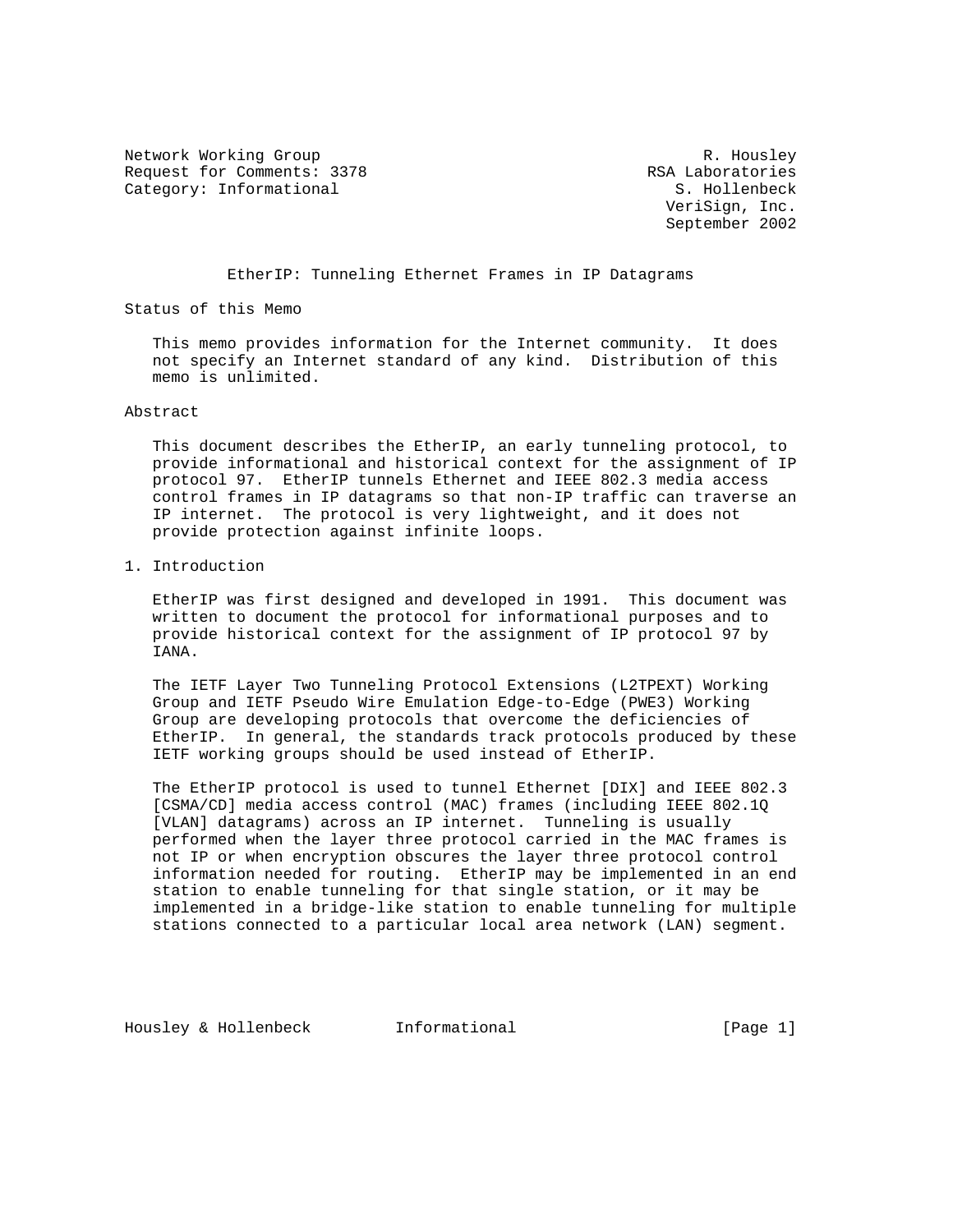EtherIP may be used to enable communications between stations that implement Ethernet or IEEE 802.3 with a layer three protocol other than IP. For example, two stations connected to different Ethernet LANs using the Xerox Network Systems Internetwork Datagram Protocol (IDP) [XNS] could employ EtherIP to enable communications across the Internet.

 EtherIP may be used to enable communications between stations that encrypt the Ethernet or IEEE 802.3 payload. Regardless of the layer three protocol used, encryption obscures the layer three protocol control information, making routing impossible. For example, two stations connected to different Ethernet LANs using IEEE 802.10b [SDE] could employ EtherIP to enable encrypted communications across the Internet.

 EtherIP may be implemented in a single station to provide tunneling of Ethernet or IEEE 802.3 frames for either of the reasons stated above. Such implementations require processing rules to determine which MAC frames to tunnel and which MAC frames to ignore. Most often, these processing rules are based on the destination address or the EtherType.

 EtherIP may be implemented in a bridge-like station to provide tunneling services for all stations connected to a particular LAN segment. Such implementations promiscuously listen to all of the traffic on the LAN segment, then apply processing rules to determine which MAC frames to tunnel and which MAC frames to ignore. MAC frames that require tunneling are encapsulated with EtherIP and IP, then transmitted to the local IP router for delivery to the bridge like station serving the remote LAN. Most often, these processing rules are based on the source address, the destination address, or the EtherType. Care in establishing these rules must be exercised to ensure that the same MAC frame does not get transmitted endlessly between several bridge-like stations, especially when broadcast or multicast destination MAC addresses are used as selection criteria. Infinite loops can result if the topology is not restricted to a tree, but the construction of the tree is left to the human that is configuring the bridge-like stations.

1.1. Conventions Used In This Document

 The key words "MUST", "MUST NOT", "REQUIRED", "SHALL", "SHALL NOT", "SHOULD", "SHOULD NOT", "RECOMMENDED", "MAY", and "OPTIONAL" in this document are to be interpreted as described in [RFC2119].

Housley & Hollenbeck Informational [Page 2]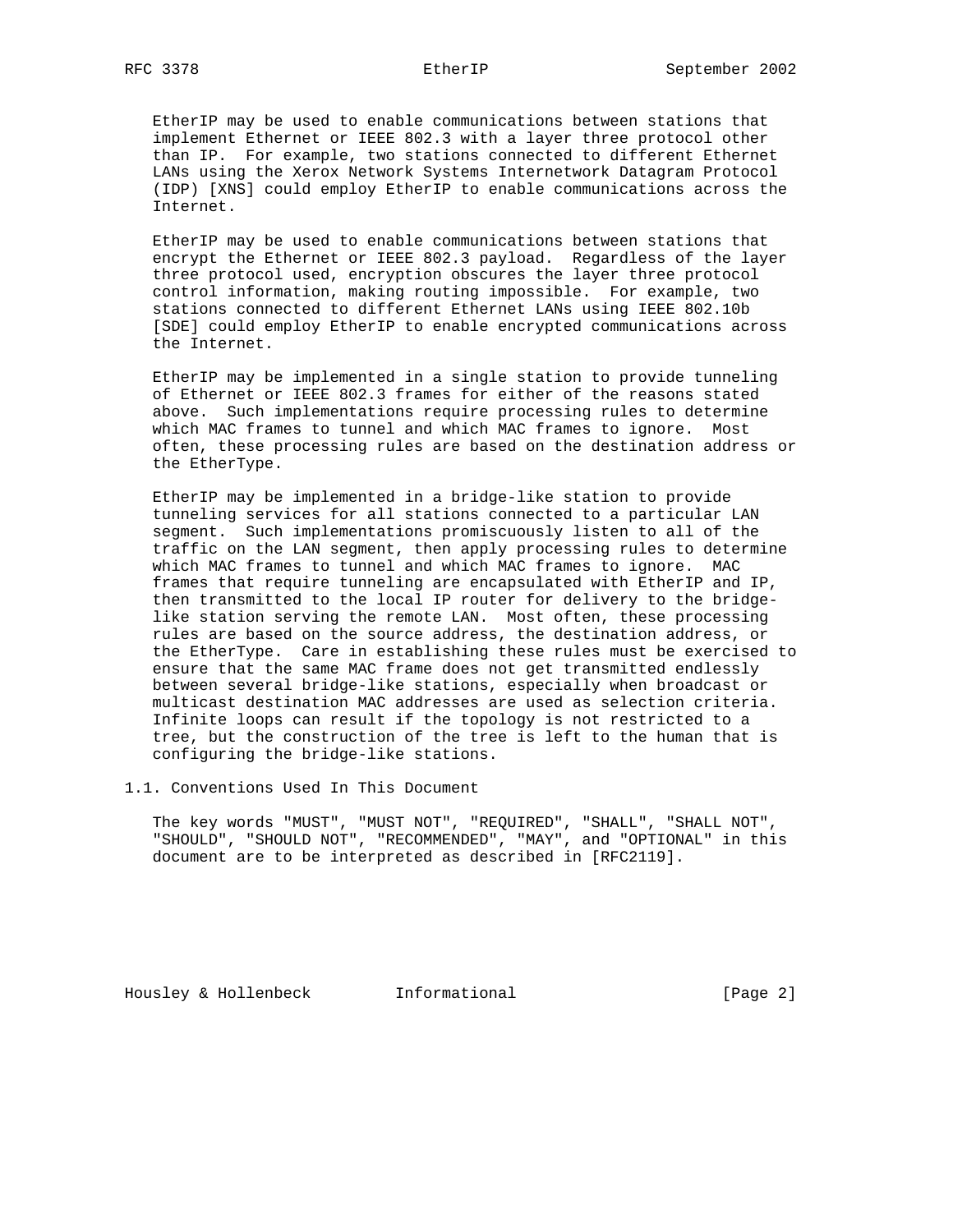## 2. Protocol Format

 EtherIP segments are sent and received as internet datagrams. An Internet Protocol (IP) header carries several information fields, including an identifier for the next level protocol. An EtherIP header follows the internet header, providing information specific to the EtherIP protocol.

 Internet Protocol version 4 (IPv4) [RFC791] defines an 8-bit field called "Protocol" to identify the next level protocol. The value of this field MUST be set to 97 decimal (141 octal, 61 hex) to identify an EtherIP datagram.

 EtherIP datagrams contain a 16-bit header and a variable-length encapsulated Ethernet or IEEE 802.3 frame that immediately follows IP fields.

| TD | EtherIP Header   Encapsulated Ethernet Frame |  |  |
|----|----------------------------------------------|--|--|
|    |                                              |  |  |
|    |                                              |  |  |

Figure 1: EtherIP Datagram Description

 The 16-bit EtherIP header field consists of two parts: a 4-bit version field that identifies the EtherIP protocol version and a 12-bit field reserved for future use. The value of the version field MUST be 3 (three, '0011' binary). The value of the reserved field MUST be 0 (zero). Earlier versions of this protocol used an 8-bit header field. The Xerox Ethernet Tunnel (XET) employed the 8-bit header. The 16-bit header field provides memory alignment advantages in some implementation environments.

In summary, the EtherIP Header has two fields:

 Bits 0-3: Protocol version Bits 4-15: Reserved for future use 0 1 2 3 4 5 6 7 8 9 10 11 12 13 14 15 +---+---+---+---+---+---+---+---+---+---+---+---+---+---+---+---+ | | | | VERSION | RESERVED | | | | +---+---+---+---+---+---+---+---+---+---+---+---+---+---+---+---+

Figure 2: EtherIP Header Format (in bits)

Housley & Hollenbeck 1nformational [Page 3]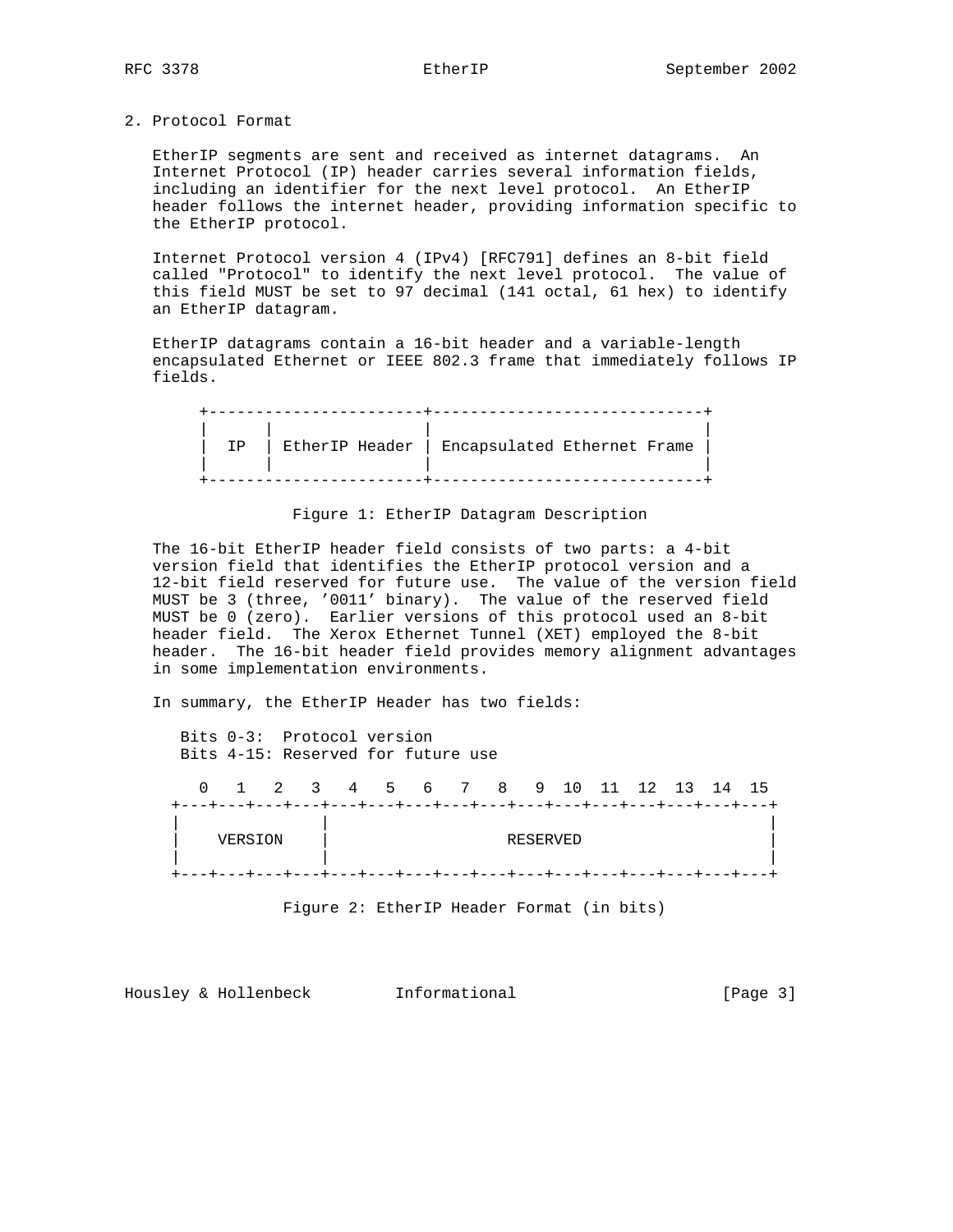The encapsulated Ethernet frame field contains a complete Ethernet or IEEE 802.3 frame of any type less the frame check sequence (FCS) value. The IP checksum does not provide integrity protection for the Ethernet/IEEE 802.3 frame, so some higher-layer protocol encapsulated by the Ethernet/IEEE 802.3 frame is expected to provide the integrity protection.

3. Sending Procedures

 This section describes the processing to encapsulate an Ethernet or IEEE 802.3 MAC frame in an EtherIP datagram. First, the implementation determines whether the MAC frame requires tunneling. Then, if tunneling is required, the MAC frame is processed according to the steps provided in this section. Stations processing VLAN datagrams MAY need to examine the VLAN header to make appropriate tunneling decisions.

 An end station that implements EtherIP may tunnel some traffic, but not all traffic. Thus, the first step in processing a MAC frame is to determine if the frame needs to be tunneled or not. If the recipient station is connected to the same LAN as the source station, then tunneling is not needed. If the network connecting the stations can route the layer three protocol, then tunneling is not needed. Other environment specific criteria MAY also be applied. If tunneling is not needed, skip all EtherIP processing and perform normal data link layer processing to transmit the MAC frame. Otherwise, follow the steps described below.

 A bridge-like station promiscuously listens to all of the MAC frames on the LAN. Each MAC frame read from the LAN is examined to determine if it needs to be tunneled. If the recipient station is connected to the same LAN as the source station, then tunneling is not needed. If the destination MAC address is a router serving the LAN, then tunneling is not needed. Other environment specific criteria MAY also be applied. If tunneling is not needed, then discard the MAC frame. Otherwise, follow the steps described below.

The EtherIP encapsulation process is as follows:

- 1. Prepend the 16-bit EtherIP header to the MAC frame. The EtherIP Version field MUST be set to 3 (three), and the EtherIP Reserved field MUST be set to 0 (zero). The MAC frame MUST NOT include the FCS.
- 2. Determine the destination IP address of the remote EtherIP station. This address is usually determined from the destination MAC address.

Housley & Hollenbeck 1nformational [Page 4]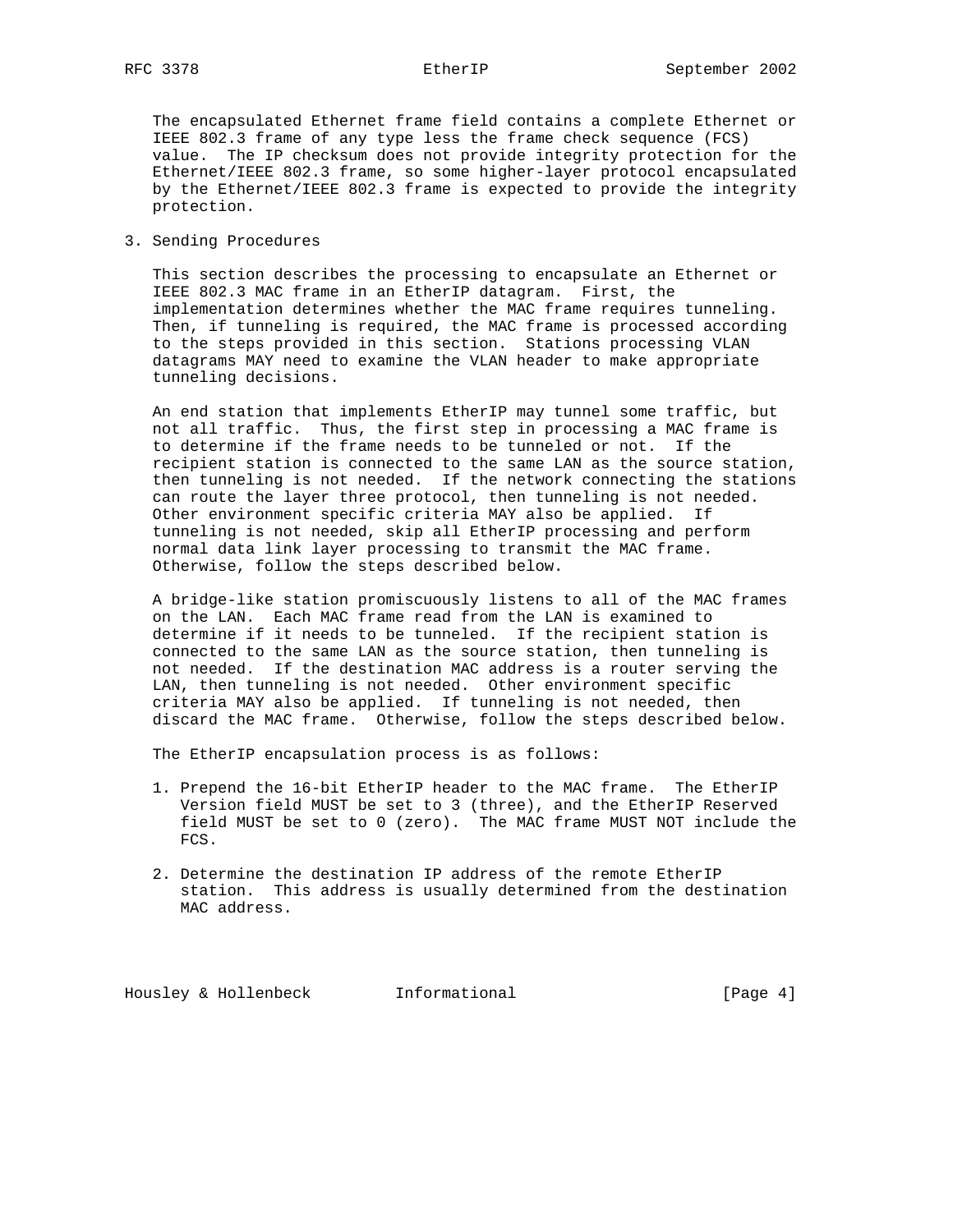- 3. Encapsulate the EtherIP datagram in an IP datagram with the destination IP address determined in the previous step, and the IPv4 Protocol field MUST be set to 97 (decimal).
- 4. Transmit the resulting IP datagram to the remote EtherIP station via the IP router serving the LAN.
- 4. Receiving Procedures

 This section describes the processing to decapsulate an Ethernet or IEEE 802.3 MAC frame from an EtherIP datagram.

 Since a bridge-like station promiscuously listens to all of the MAC frames on the LAN, it may need to separate the MAC frames that encapsulate IP datagrams addressed to it from MAC frames that are candidates for decapsulation. The process for identifying MAC frames that are candidates for decapsulation is as follows:

- 1. Perform normal data link layer processing to receive a suspected EtherIP datagram.
- 2. If the recipient station is connected to the same LAN as the source station, then ignore the frame. In most environments, frames with a source MAC address other than the IP router serving the LAN are ignored.
- 3. If the network connecting the stations can route the layer three protocol, then decapsulation is not needed, and the frame is ignored.
- 4. Ignore frames that do not contain an IP datagram.
- 5. Examine the IPv4 protocol field to confirm that the value of the field is 97 (decimal). If not, ignore the frame.

Other environment specific criteria MAY also be applied.

 Upon reception of an IPv4 datagram with the Protocol field set to 97 (decimal), the MAC frame is processed as follows:

- 1. Examine the 16-bit EtherIP header. Confirm that the value of the version field is 3 (three), and that the value of the Reserved field is 0 (zero). Frames with other values MUST be discarded.
- 2. Extract the encapsulated MAC frame from the EtherIP datagram. Note that the extracted frame MUST NOT include a FCS value.

Housley & Hollenbeck 1nformational (Page 5)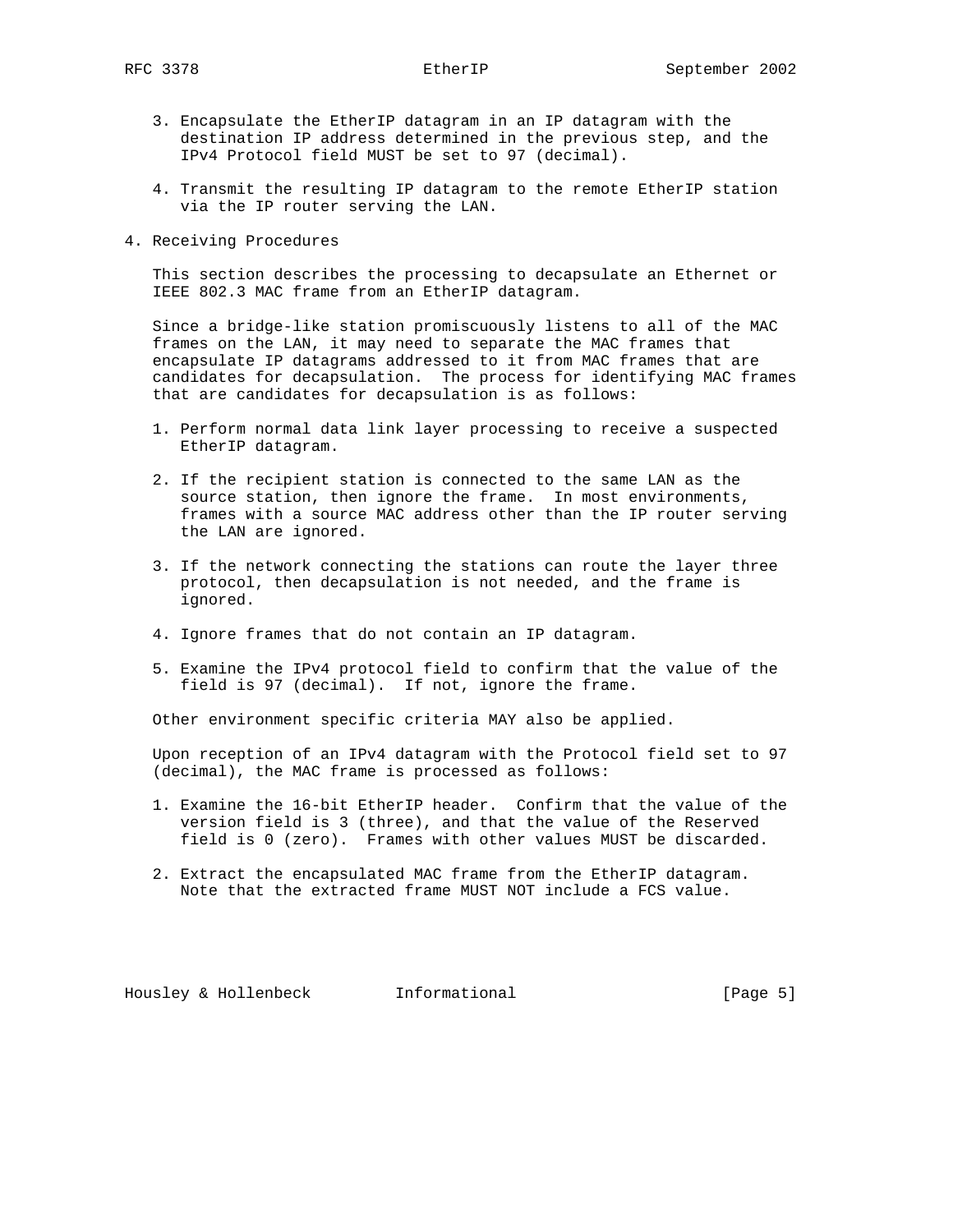- 3. Perform normal data link layer processing to transmit the extracted MAC frame to the destination station on the LAN. The FCS MUST be calculated and appended to the frame as part of the data link layer transmission processing.
- 5. IANA Considerations

 IANA has assigned IP protocol value 97 (decimal) for EtherIP. No further action or review is required.

6. Security Considerations

 EtherIP can be used to enable the transfer of encrypted Ethernet or IEEE 802.3 frame payloads. In this regard, EtherIP can improve security. However, if a firewall permits EtherIP traffic to pass in and out of a protected enclave, arbitrary communications are enabled. Therefore, if a firewall is configured to permit communication using EtherIP, then additional checking of each frame is probably necessary to ensure that the security policy that the firewall is installed to enforce is not violated.

 Further, the addition of EtherIP can expose a particular environment to additional security threats. Assumptions that might be appropriate when all communicating nodes are attached to one Ethernet segment or switch may no longer hold when nodes are attached to different Ethernet segments or switches are bridged together with EtherIP. It is outside the scope of this specification, which documents an existing practice, to fully analyze and review the risks of Ethernet tunneling. The IETF Pseudo-wire Emulation Working Group is doing work in this area, and this group is expected to provide information about general layering as well as specific Ethernet over IP documents. An example should make the concern clear. A number of IETF standards employ relatively weak security mechanisms when communicating nodes are expected to be connected to the same local area network. The Virtual Router Redundancy Protocol [RFC2338] is one instance. The relatively weak security mechanisms represent a greater vulnerability in an emulated Ethernet. One solution is to protect the IP datagrams that carry EtherIP with IPsec [RFC2401].

 The IETF Pseudo-wire Emulation Working Group may document other security mechanisms as well.

Housley & Hollenbeck Informational [Page 6]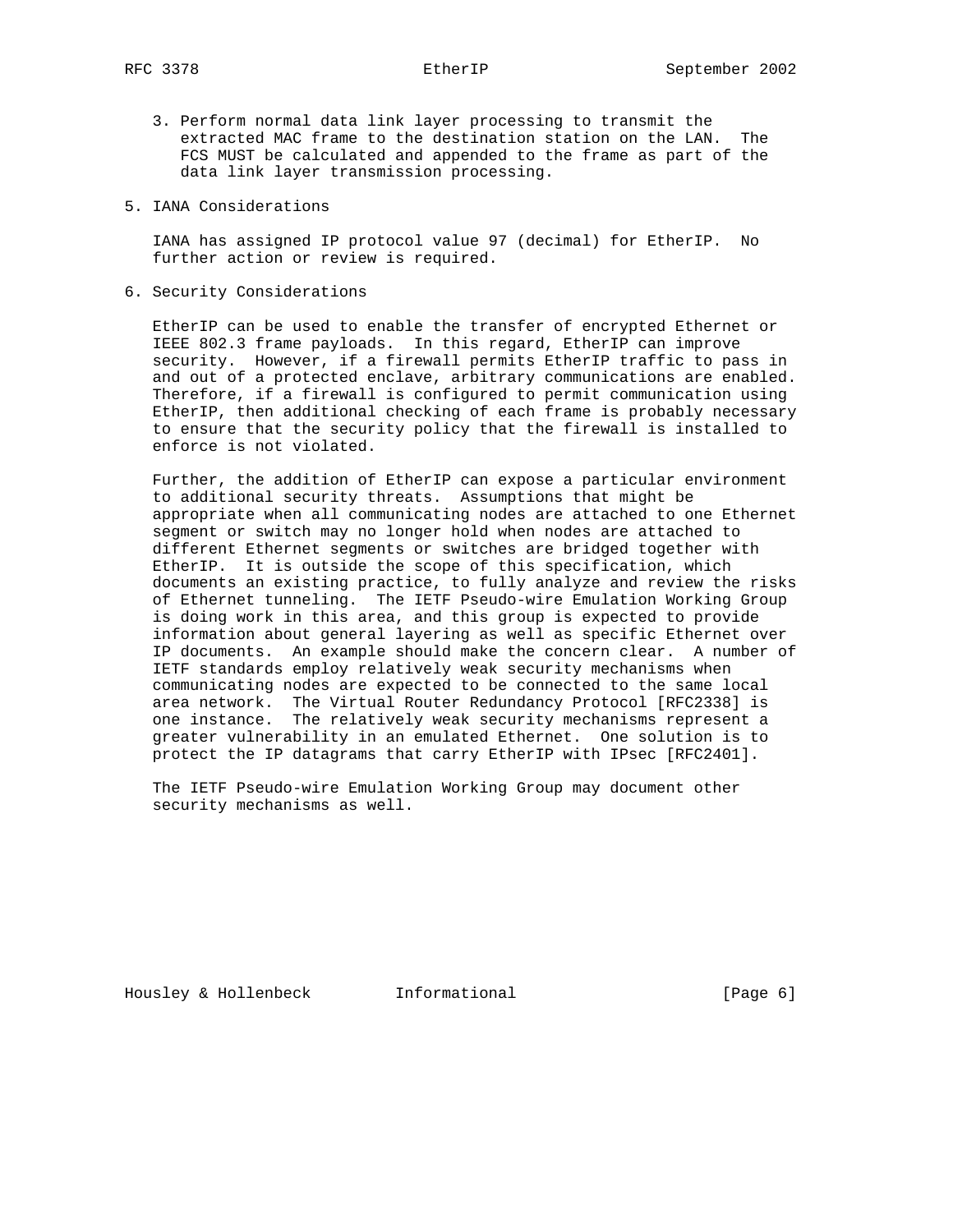# 7. Acknowledgements

 This document describes a protocol that was originally designed and implemented by Xerox Special Information Systems in 1991 and 1992. An earlier version of the protocol was provided as part of the Xerox Ethernet Tunnel (XET).

- 8. References
	- [CSMA/CD] Institute of Electrical and Electronics Engineers: "Carrier Sense Multiple Access with Collision Detection (CSMA/CD) Access Method and Physical Layer Specifications", ANSI/IEEE Std 802.3-1985, 1985.
	- [DIX] Digital Equipment Corporation, Intel Corporation, and Xerox Corporation: "The Ethernet -- A Local Area Network: Data Link Layer and Physical Layer (Version 2.0)", November 1982.
	- [RFC791] Postel, J., "Internet Protocol", STD 5, RFC 791, September 1981.
	- [RFC2119] Bradner, S., "Key Words for Use in RFCs to Indicate Requirement Levels", BCP 14, RFC 2119, March 1997.
- [RFC2338] Knight, S., Weaver, D., Whipple, D., Hinden, R., Mitzel, D., Hunt, P., Higginson, P., Shand, M. and A. Lindem, "Virtual Router Redundancy Protocol", RFC 2338, April 1998.
	- [RFC2401] Kent, S. and R. Atkinson, "Security Architecture for the Internet Protocol", RFC 2401, November 1998.
	- [SDE] Institute of Electrical and Electronics Engineers: "Interoperable LAN/MAN Security (SILS) Secure Data Exchange (SDE) (Clause 2)", IEEE Std 802.10b-1992, 1992.
	- [XNS] Xerox Corporation: "Internet Transport Protocols", XSIS 028112, December 1981.
	- [VLAN] Institute of Electrical and Electronics Engineers: "IEEE Standard for Local and Metropolitan Area Networks: Virtual Bridge Local Area Networks", ANSI/IEEE Std 802.1Q-1998, 1998.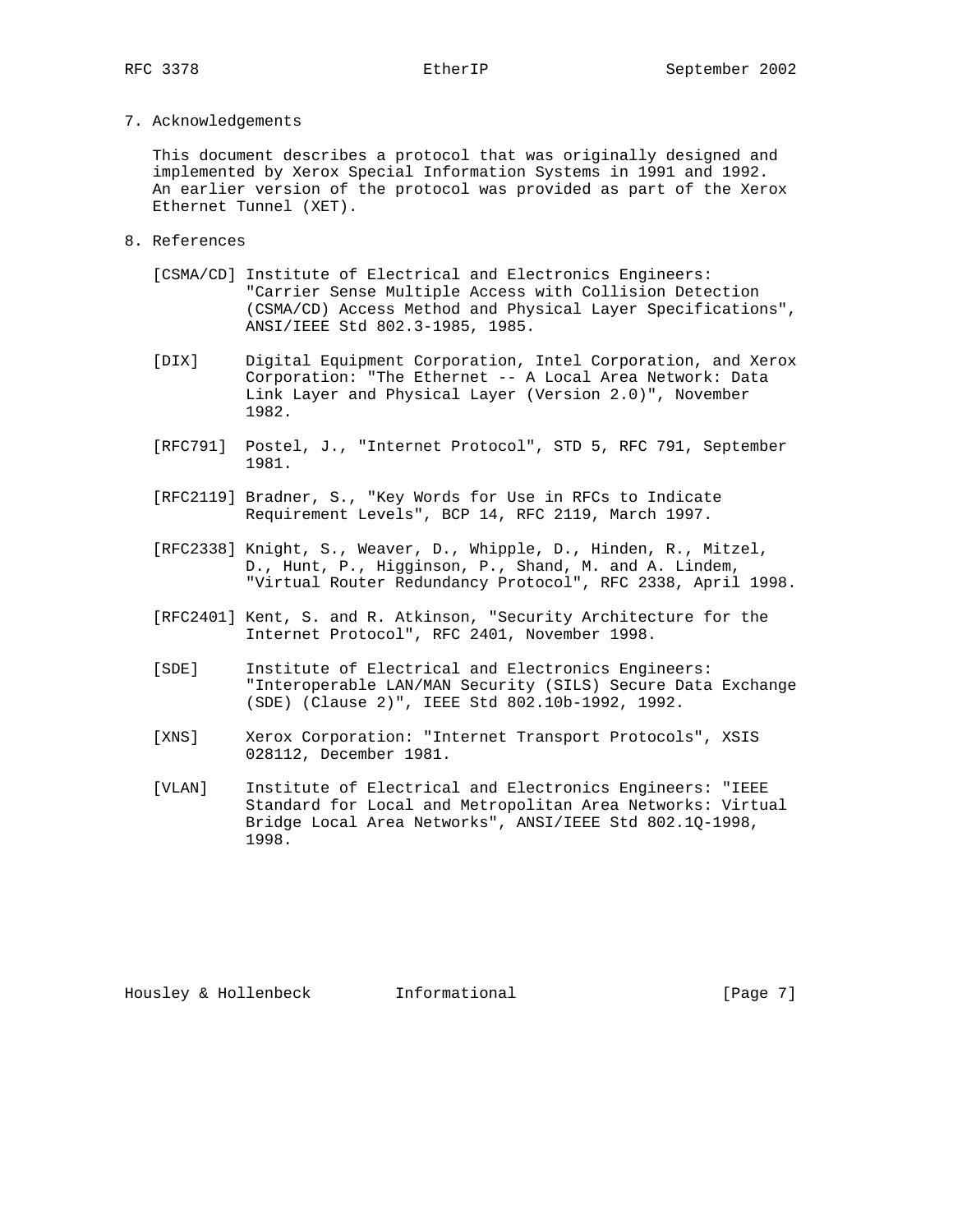9. Authors' Addresses

 Russell Housley RSA Laboratories 918 Spring Knoll Drive Herndon, VA 20170 USA

EMail: rhousley@rsasecurity.com

 Scott Hollenbeck VeriSign, Inc. 21345 Ridgetop Circle Dulles, VA 20166-6503 USA

EMail: shollenbeck@verisign.com